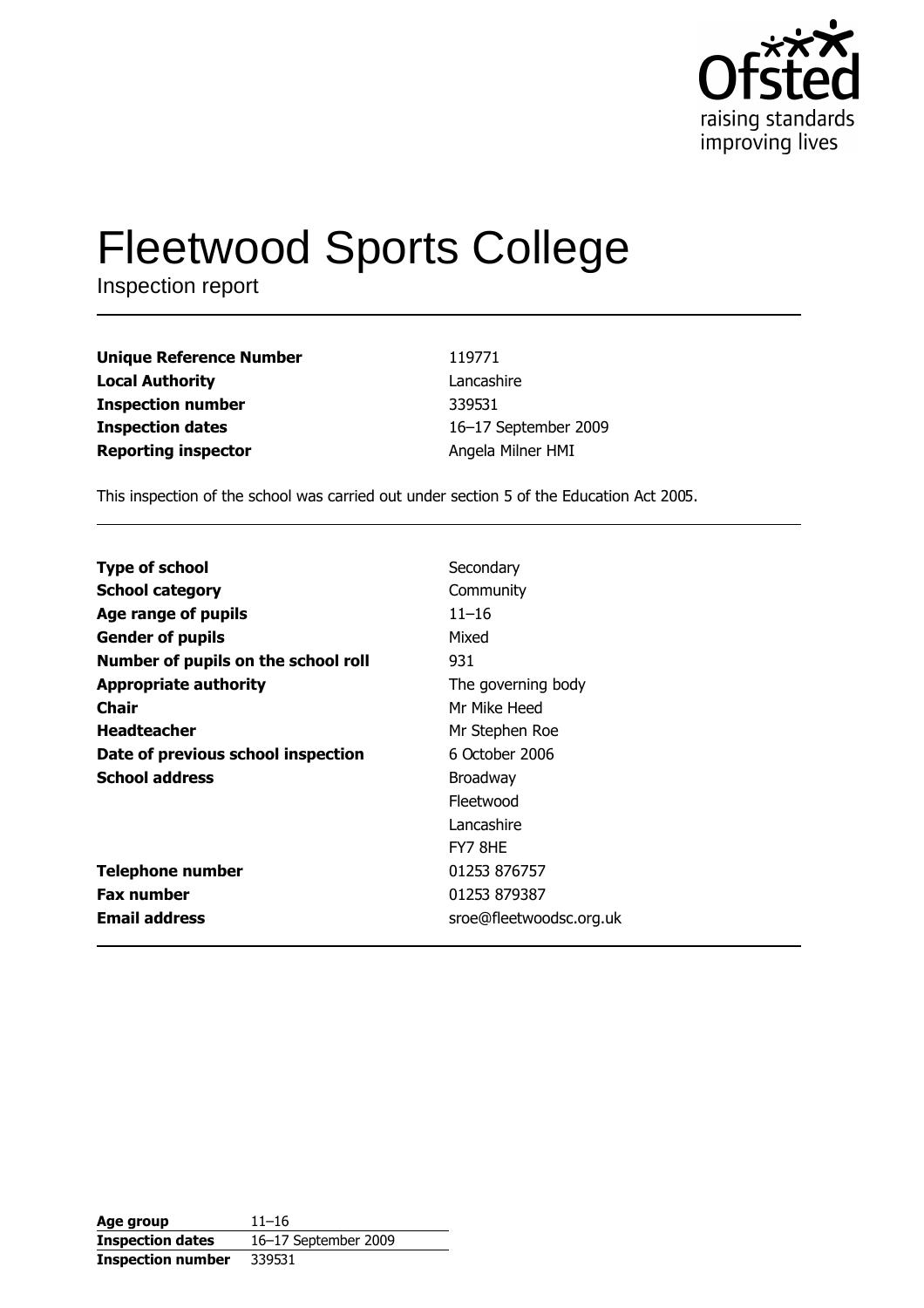The Office for Standards in Education, Children's Services and Skills (Ofsted) regulates and inspects to achieve excellence in the care of children and young people, and in education and skills for learners of all ages. It regulates and inspects childcare and children's social care, and inspects the Children and Family Court Advisory Support Service (Cafcass), schools, colleges, initial teacher training, work-based learning and skills training, adult and community learning, and education and training in prisons and other secure establishments. It rates council children's services, and inspects services for looked after children, safequarding and child protection.

Further copies of this report are obtainable from the school. Under the Education Act 2005, the school must provide a copy of this report free of charge to certain categories of people. A charge not exceeding the full cost of reproduction may be made for any other copies supplied.

If you would like a copy of this document in a different format, such as large print or Braille, please telephone 08456 404045, or email enquiries@ofsted.gov.uk.

You may copy all or parts of this document for non-commercial educational purposes, as long as you give details of the source and date of publication and do not alter the documentation in any way.

Royal Exchange Buildings St Ann's Square Manchester M2 7LA T: 08456 404045 Textphone: 0161 618 8524 E: enquiries@ofsted.gov.uk W: www.ofsted.gov.uk © Crown copyright 2009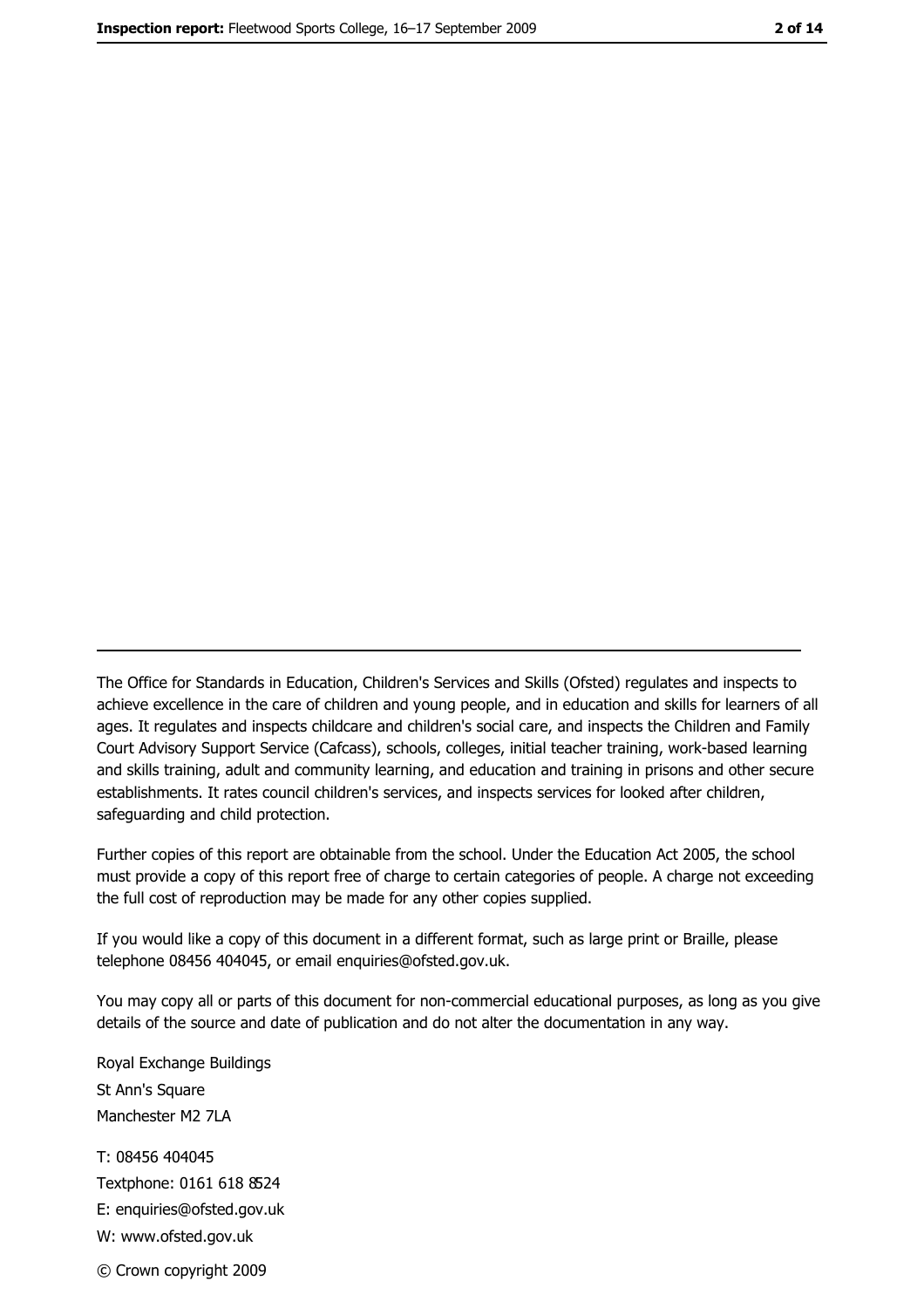# **Introduction**

This inspection was carried out by one of Her Majesty's Inspectors and four additional inspectors. The inspectors visited 33 lessons during which time students' work was scrutinised. They held meetings with governors, staff, students, parents and carers and a range of partners involved in the work of the school. Inspectors looked at a range of documentation including: the school development plan, minutes of governors meetings, student progress information, the school's records of monitoring the quality of teaching and learning, and a range of policy documents, including those on safeguarding and health and safety. An analysis of 185 parental responses, a sample of 139 student responses and 52 staff responses to questionnaires was also made.

The inspection team reviewed many aspects of the school's work. It looked in detail at:

- how well students achieve from their starting points  $\blacksquare$
- how well students behave and attend  $\blacksquare$
- how well the school provides support and quidance to ensure all students meet  $\blacksquare$ their potential
- the quality of teaching and learning  $\blacksquare$
- the capacity of the school to sustain improvement.  $\blacksquare$

# **Information about the school**

Fleetwood Sports College is an average sized school. It is a specialist sports and information and communication technology college. The majority of students are of White British heritage. The proportion of students eligible for free school meals is higher than average. The proportion of students who speak English as an additional language is much lower than average. There are more students with statements of special educational needs than the national average and a greater than average proportion of students who need help with their learning. The number of students joining or leaving the school at times other than the normal entry and leaving ages is higher than average. Awards held by the school include: Investors in People, Sports Mark and Healthy Schools.

The school became a National Challenge Trust school on 1 September 2009 and is currently going through a period of significant change in relation to governance.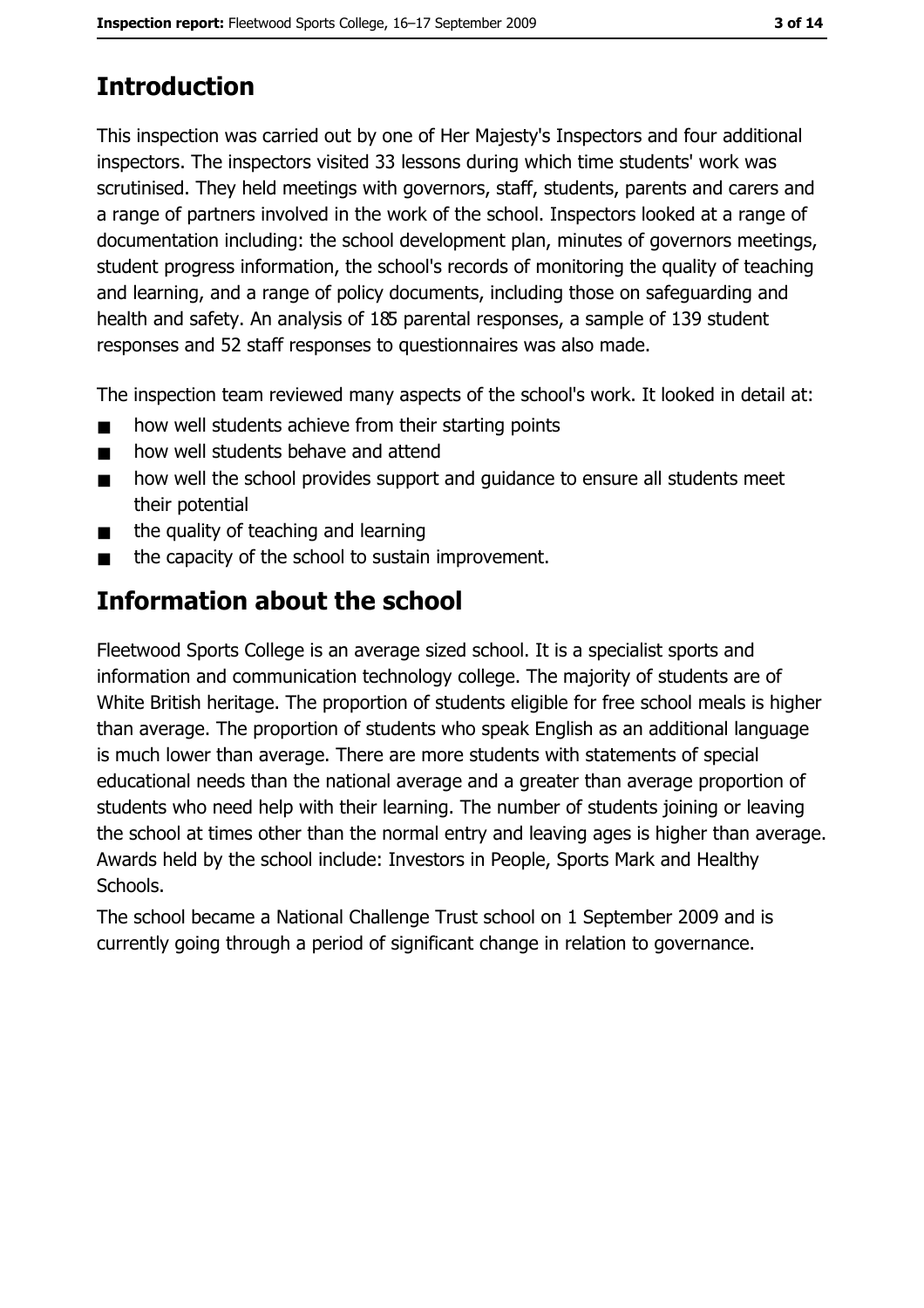# **Inspection judgements**

# Overall effectiveness: how good is the school?

### The school's capacity for sustained improvement

### **Main findings**

Fleetwood Sports College is a satisfactory and improving school. It provides good quality care, guidance and support in an attractive and orderly learning environment. Support for vulnerable students and those at risk of disaffection is outstanding. Student welfare lies at the heart of the school. Positive relationships between teachers, support staff and students create an inclusive, friendly, community atmosphere. Students develop positive values that reflect the school's mission statement, 'Achievement for all through personal best,' and all staff are committed to raising students' aspirations and achievement. The school has taken the initiative in forging effective partnerships with a range of agencies to deliver a good curriculum and to promote the Every Child Matters outcomes for students. The school works hard to ensure students develop the personal skills and attributes they will need in their adult lives. This results in a very high proportion of students progressing on to further education, employment and training when they leave school. The vast majority of students behave well, in and out of lessons, and are polite and considerate to others.

Test and examination results have improved slowly but steadily over the last four years. The school achieved its best ever results in 2009, but attainment remains well below the national average and National Challenge targets have not been achieved. Assessment information provided by the school and inspection evidence confirms that all groups of students including those with special educational needs and/or disabilities are making at least satisfactory, and sometimes good, progress. Although the quality of teaching is improving and the majority of teaching observed during the inspection was good or better, the significant proportion of satisfactory teaching is preventing some students from making good progress and achieving their potential. Some teachers do not always pay sufficient attention to available assessment information to ensure activities are suitably matched to the individual needs of students. Staff would welcome the opportunity to share and learn from the best practice which exists in teaching, learning and assessment to aid improvement further. For example, sharing good practice examples of teacher assessment strategies.

The school's self-evaluation is honest and accurate. It clearly identifies key areas for improvement linked to the main priority – raising attainment. Senior leaders have successfully embedded a culture of improvement in the school. Close tracking of students' progress, the use of challenging targets to quide learning and the provision of professional development for teachers have raised expectations and supported improvements in teaching and learning and, subsequently, students' progress. Greater expectations have been placed on middle leaders in monitoring the quality of provision, progress and attainment within their own departments, but they do not all make a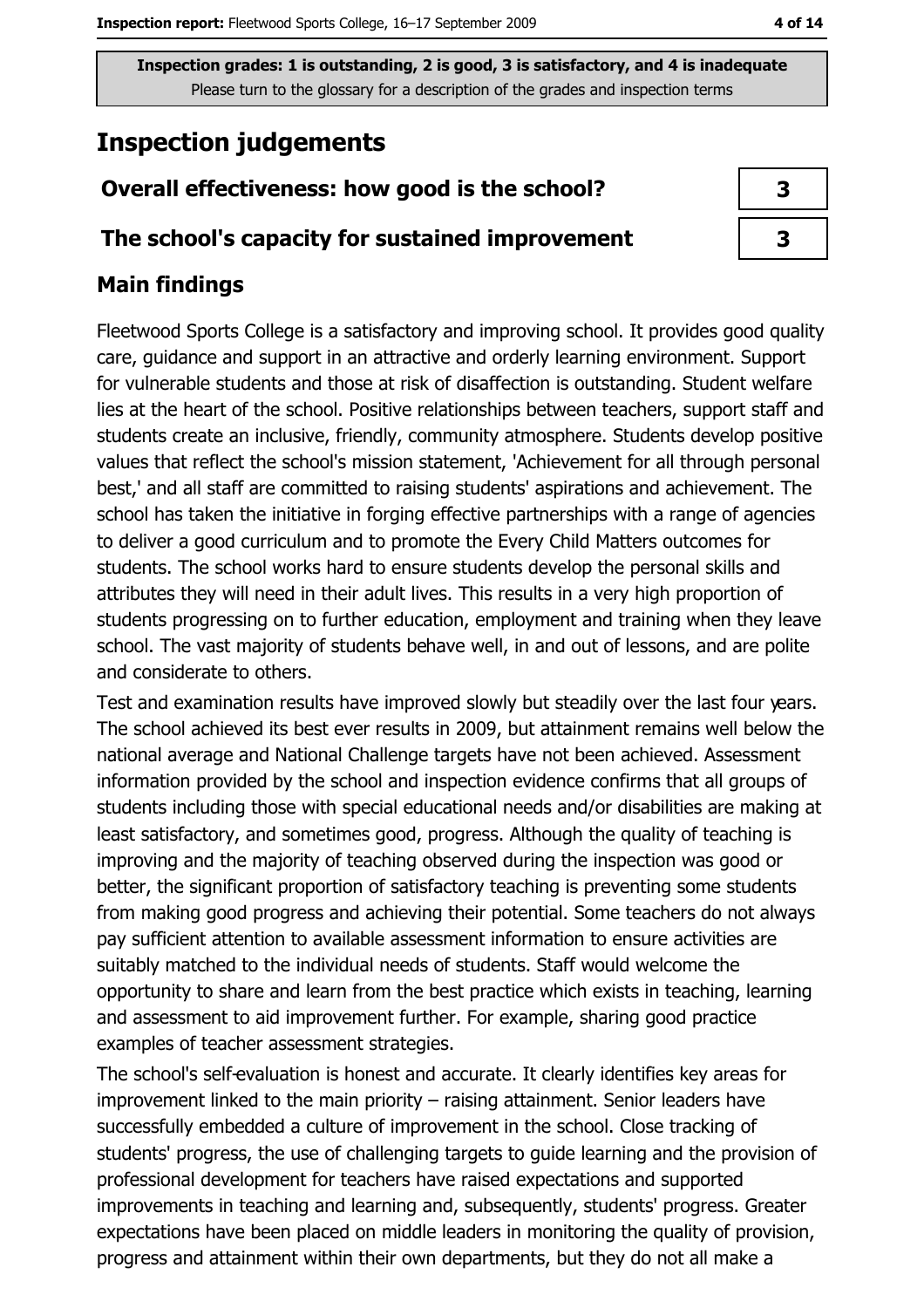sufficient contribution to whole-school improvement. The school is well positioned to move forward and demonstrates satisfactory capacity for sustained improvement. A comprehensive development plan, with detailed targets for the next three years, has been designed to ensure the school makes more rapid progress in raising attainment as a National Challenge Foundation School.

Specialist sports and information and communication technology college status permeates the life of the school. It has been effectively managed to move the school forward. Consequently, facilities have improved, community links have been developed and highly productive links have been made with a number of appreciative partners. Specialist status has helped enrich the curriculum, promote motivational approaches and improve achievement.

Community links and the promotion of community cohesion are good. However, there is scope for the greater engagement of a larger proportion of parents and carers in supporting and making decisions about student well-being in the life and work of the school.

# What does the school need to do to improve further?

- Make more rapid progress in raising attainment across the school, particularly the  $\blacksquare$ achievement of National Challenge targets in English and mathematics at GCSE by:
	- increasing the proportion of lessons where students make good progress in their learning
	- making more effective use of assessment information to plan activities that meet the precise learning needs of all students
	- providing more opportunities for staff to share best practice in teaching, learning and assessment.
- Review the contribution of middle leaders to school improvement.  $\blacksquare$
- Involve more parents and carers in the life and work of the school.  $\blacksquare$
- About 40% of the schools whose overall effectiveness is judged satisfactory may receive a monitoring visit by an Ofsted inspector before their next section 5 inspection.

# **Outcomes for individuals and groups of pupils**

Students' overall enjoyment and achievement is satisfactory. Attainment at both key stages has improved steadily over the last four years although it remains well below the national average overall at both key stages. Although 62% of students gained five or more A\* to C grades at GCSE in 2009 only 25% gained this with English and mathematics included. The number of students achieving five A\* to G grades has improved significantly and very few students, including those following an alternative curriculum, now leave the school without a qualification. There is a widespread acceptance on behalf of the school that standards need to improve more rapidly than they have done so far, particularly in English and mathematics at GCSE level.

3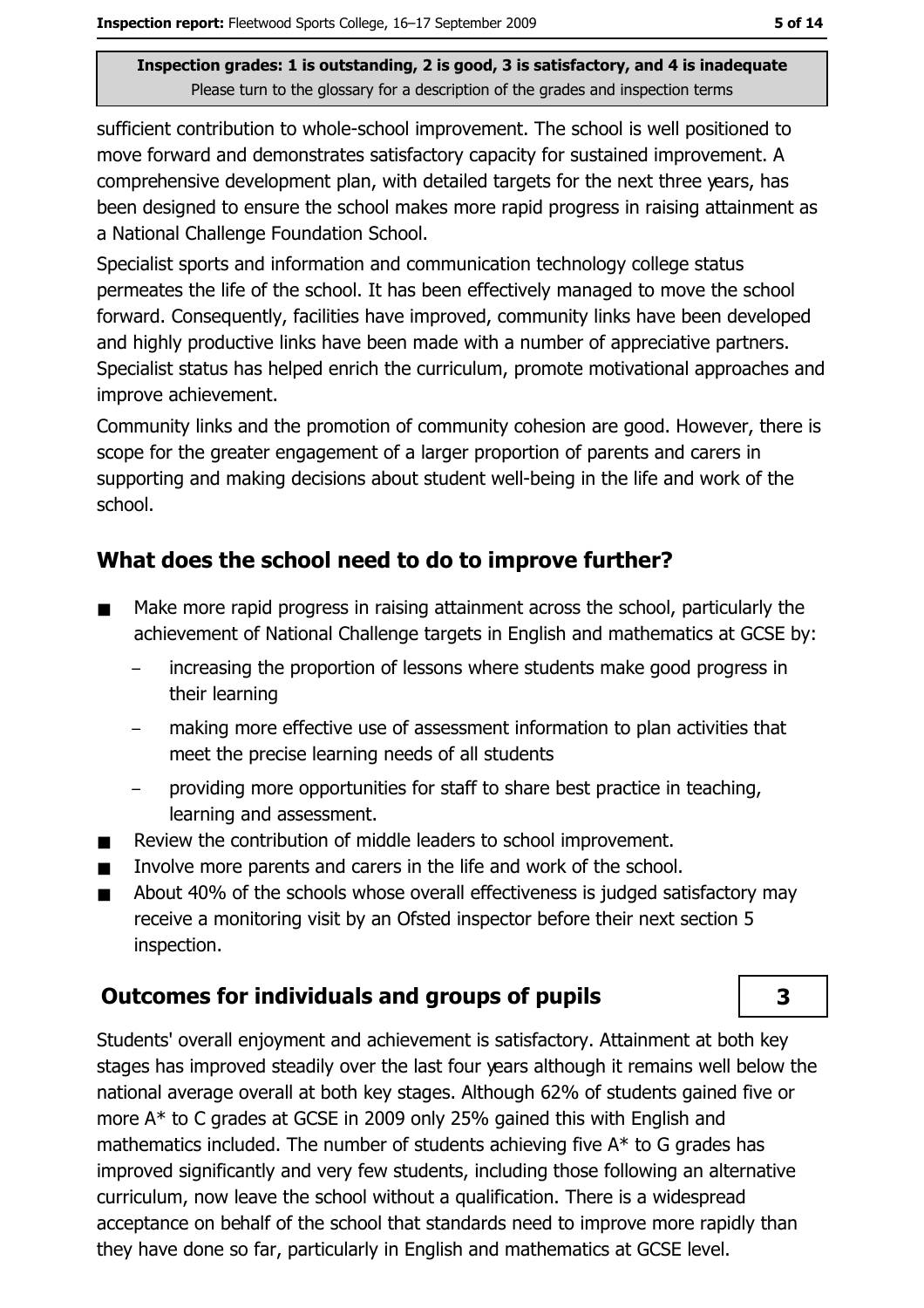A scrutiny of work, lesson observations and analysis of reliable school records show that all students are currently making at least satisfactory and sometimes good progress from their below-average starting points. Students with special educational needs and/or disabilities, including those with complex learning needs, are identified and well supported to ensure they also make satisfactory progress. The recent introduction of systematic student tracking and monitoring systems is allowing the school to identify underachieving individuals and initiate a variety of intervention strategies. For example, the school's use of gender specific teaching groups in Years 10 and 11 in English and 'study plus' groups in mathematics, have helped to raise attainment in each subject.

Most students' behaviour in class and around the school is good. Poor behaviour by a very small number of students impedes learning in a few classes and reduces the enjoyment of school for other students. Attitudes and relationships are good and students willingly help each other. The house system encourages older students to support those who are younger. Students show a good understanding of how to be healthy and take regular exercise. Students say they feel safe and are confident that incidents of bullying are dealt with effectively by staff. Students make a positive contribution to the life of the school in their roles as prefects and sports captains. They are involved in a range of community activities in local primary schools and charitable activities within and beyond the school. This includes raising money to provide a library for a school in Kenya. Attendance is improving rapidly because of the strategies used by the school to reward good attendance. Effective action has been taken to reduce the number of persistent absences. Students are introduced to a range of useful teamwork, enterprise and thinking skills. These, together with the acquisition of basic qualifications in literacy, numeracy and information and communication technology help to prepare students satisfactorily for their future economic well-being. Spiritual, moral, social and cultural development are good, with particular strengths in students' moral and social development, as demonstrated by the way students work together collaboratively in pairs and teams.

#### These are the grades for pupils' outcomes

| Pupils' achievement and the extent to which they enjoy their learning                                       |   |  |  |
|-------------------------------------------------------------------------------------------------------------|---|--|--|
| Taking into account:<br>Pupils' attainment <sup>1</sup>                                                     |   |  |  |
| The quality of pupils' learning and their progress                                                          |   |  |  |
| The quality of learning for pupils with special educational needs and/or<br>disabilities and their progress | 3 |  |  |
| The extent to which pupils feel safe                                                                        |   |  |  |

The grades for attainment and attendance are: 1 is high; 2 is above average; 3 is broadly average; and 4 is low.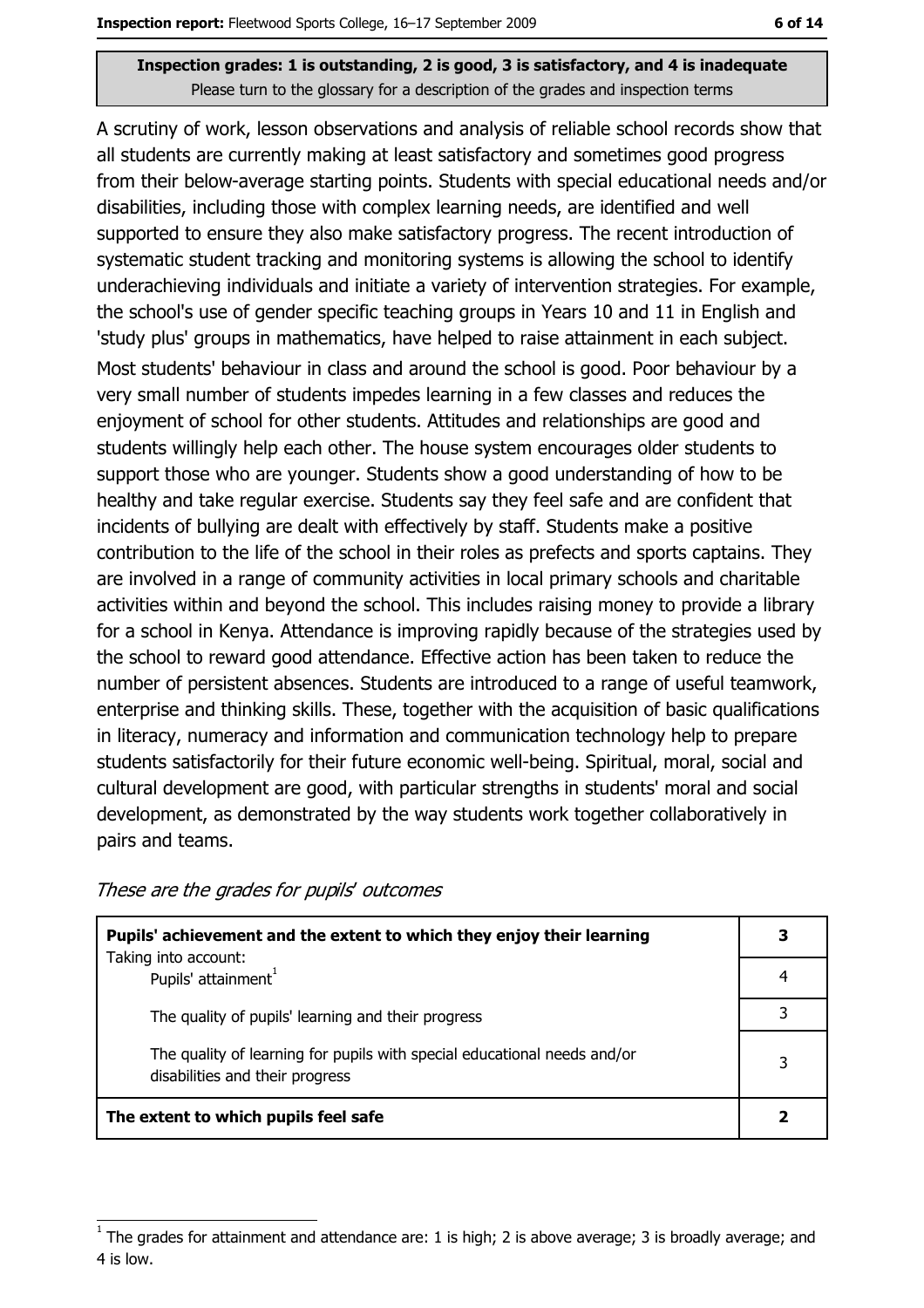ate

| Inspection grades: 1 is outstanding, 2 is good, 3 is satisfactory, and 4 is inadequa |
|--------------------------------------------------------------------------------------|
| Please turn to the glossary for a description of the grades and inspection terms     |

| <b>Pupils' behaviour</b>                                                                                                  | 3 |
|---------------------------------------------------------------------------------------------------------------------------|---|
| The extent to which pupils adopt healthy lifestyles                                                                       | 2 |
| The extent to which pupils contribute to the school and wider community                                                   | 2 |
| The extent to which pupils develop workplace and other skills that will<br>contribute to their future economic well-being | 2 |
| Taking into account:<br>Pupils' attendance <sup>1</sup>                                                                   | 3 |
| The extent of pupils' spiritual, moral, social and cultural development                                                   |   |

### How effective is the provision?

Good relationships between students and the adults they work with are a strength of the school. The school is clear about what constitutes effective teaching and learning. A comprehensive professional development programme is bringing about improvements. The majority of the teaching observed during the inspection was good or better and the rest was satisfactory. Good lessons were well planned and provided a range of challenging and enjoyable learning activities based on a careful analysis of previous learning. They had clear learning outcomes and were conducted at a brisk and challenging pace. When teaching lacked this focus, or students were not challenged appropriately with work matched to their needs, progress was less than it should be. While the use of assessment to support learning has developed, there are inconsistencies in its use to improve learning and ensure activities meet the needs of all students. Recognised good practice in teaching, learning and assessment by some teachers is not yet shared more widely with others.

The curriculum is kept under constant review to ensure that it meets the needs of all students. It allows them to participate, achieve success and enjoy their learning. Partnership activity is used well to provide an alternative curriculum for disaffected students and to provide increasingly popular vocational qualifications. The introduction of a skills-based curriculum in Years 7 and 8 in some subject areas is helping students to 'learn how to learn'. This is already having a positive impact on the progress students make in their learning. The school provides students with an impressive range of enrichment and educational activities beyond the normal school day. High participation rates indicate that these activities are enjoyed and appreciated. They make a valuable contribution to students' well-being.

The level of support, quidance and care provided for students is good. The way the school works with other agencies to support students with complex needs and those at risk of disaffection is exemplary.

These are the grades for the quality of provision

| The quality of teaching                   |  |
|-------------------------------------------|--|
| Taking into account:                      |  |
| The use of assessment to support learning |  |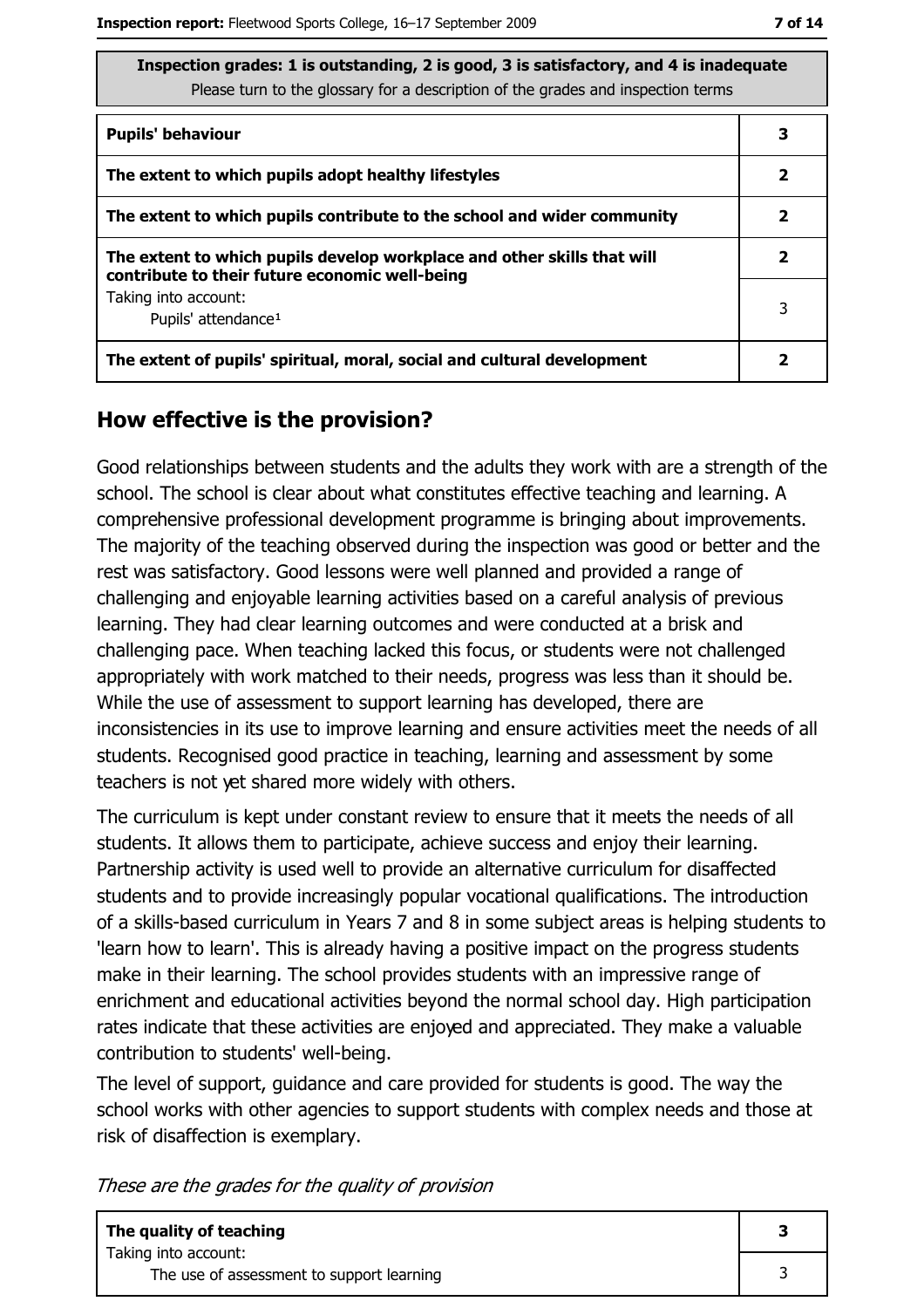| Inspection grades: 1 is outstanding, 2 is good, 3 is satisfactory, and 4 is inadequate                     |              |  |
|------------------------------------------------------------------------------------------------------------|--------------|--|
| Please turn to the glossary for a description of the grades and inspection terms                           |              |  |
| The extent to which the curriculum meets pupils' needs, including, where<br>relevant, through partnerships | $\mathbf{2}$ |  |
| The effectiveness of care, guidance and support                                                            |              |  |

### How effective are leadership and management?

Leaders and managers have high aspirations and demonstrate a determined drive to improve the school. The school has addressed some key areas of weakness by raising students' aspirations and its expectations of teachers. This has created a real sense of optimism and pride in the school. Middle leaders have very clear roles and responsibilities in relation to monitoring the quality of provision and student progress and attainment in their departments. Senior leaders, however, do not involve them sufficiently in decision-making and ensure that they are all equally accountable for school improvement. Rigorous systems are in place to monitor students' outcomes and lead and manage improvements to the quality of teaching and learning. The school grades the quality of teaching accurately and has already increased the proportion of satisfactory and good teaching taking place in the school. Assessment in learning is the focus of this year's planned professional development programme. Systematic self-evaluation and increasingly effective use of assessment data mean the school can identify its strengths and the areas it needs to improve. As a result the school's self-evaluation is honest and realistic. Development plans are detailed and focused on improving attainment and meeting the needs of all students. However, the pace of improvement is currently too slow, so the capacity for sustained improvement is judged to be only satisfactory. Recent changes to the governance of the school are designed to build on existing improvements in students' attainment and provide increased challenge and support to accelerate these.

Good partnerships with a range of external agencies have been used to make the school distinctive. These have had a positive impact on students' achievement and well-being. The school has a good understanding of what is required to promote community cohesion. The school communicates effectively with parents through the use of newsletters and the internet and has a positive relationship with most parents and carers. A useful parent forum exists but is not always well attended. The school consults with parents and carers on important issues, but there is scope for greater engagement in supporting and making decisions about student well-being through the newly created parent council.

The school meets all the requirements for safeguarding, child protection, health and safety and risk assessment well and has good policies and procedures in relation to equality and discrimination. It is an inclusive school where effective action is taken to meet the needs of all groups of students. The school provides satisfactory value for money.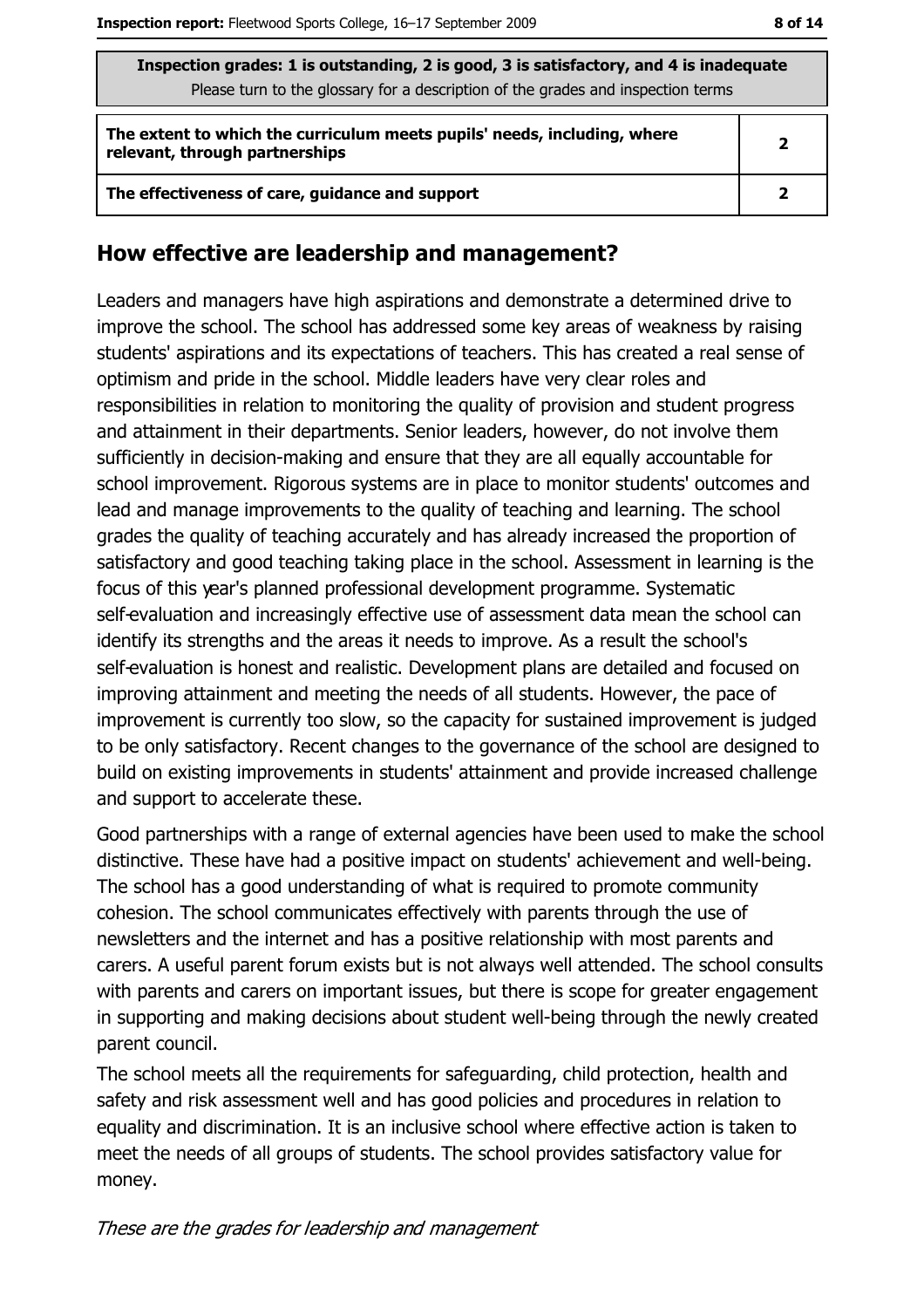| The effectiveness of leadership and management in embedding ambition and<br>driving improvement                                                                     |                         |  |
|---------------------------------------------------------------------------------------------------------------------------------------------------------------------|-------------------------|--|
| Taking into account:<br>The leadership and management of teaching and learning                                                                                      | 2                       |  |
| The effectiveness of the governing body in challenging and supporting the<br>school so that weaknesses are tackled decisively and statutory responsibilities<br>met | 3                       |  |
| The effectiveness of the school's engagement with parents and carers                                                                                                | 3                       |  |
| The effectiveness of partnerships in promoting learning and well-being                                                                                              | $\mathbf{2}$            |  |
| The effectiveness with which the school promotes equality of opportunity and<br>tackles discrimination                                                              | 2                       |  |
| The effectiveness of safeguarding procedures                                                                                                                        | $\overline{\mathbf{2}}$ |  |
| The effectiveness with which the school promotes community cohesion                                                                                                 | 2                       |  |
| The effectiveness with which the school deploys resources to achieve<br>value for money                                                                             | з                       |  |

### **Views of parents and carers**

Most parents and carers who responded to the inspection questionnaire were positive in their views of all aspects of the school. One parent expressed a typical view that the staff are, 'caring about the students and how well they achieve'. They regard this as a very caring, supportive and well managed school and particularly value the range of opportunities it provides and how well students are prepared for life beyond secondary school. However, a minority of parents expressed concerns about how the school deals with unacceptable behaviour and the impact this has on other students.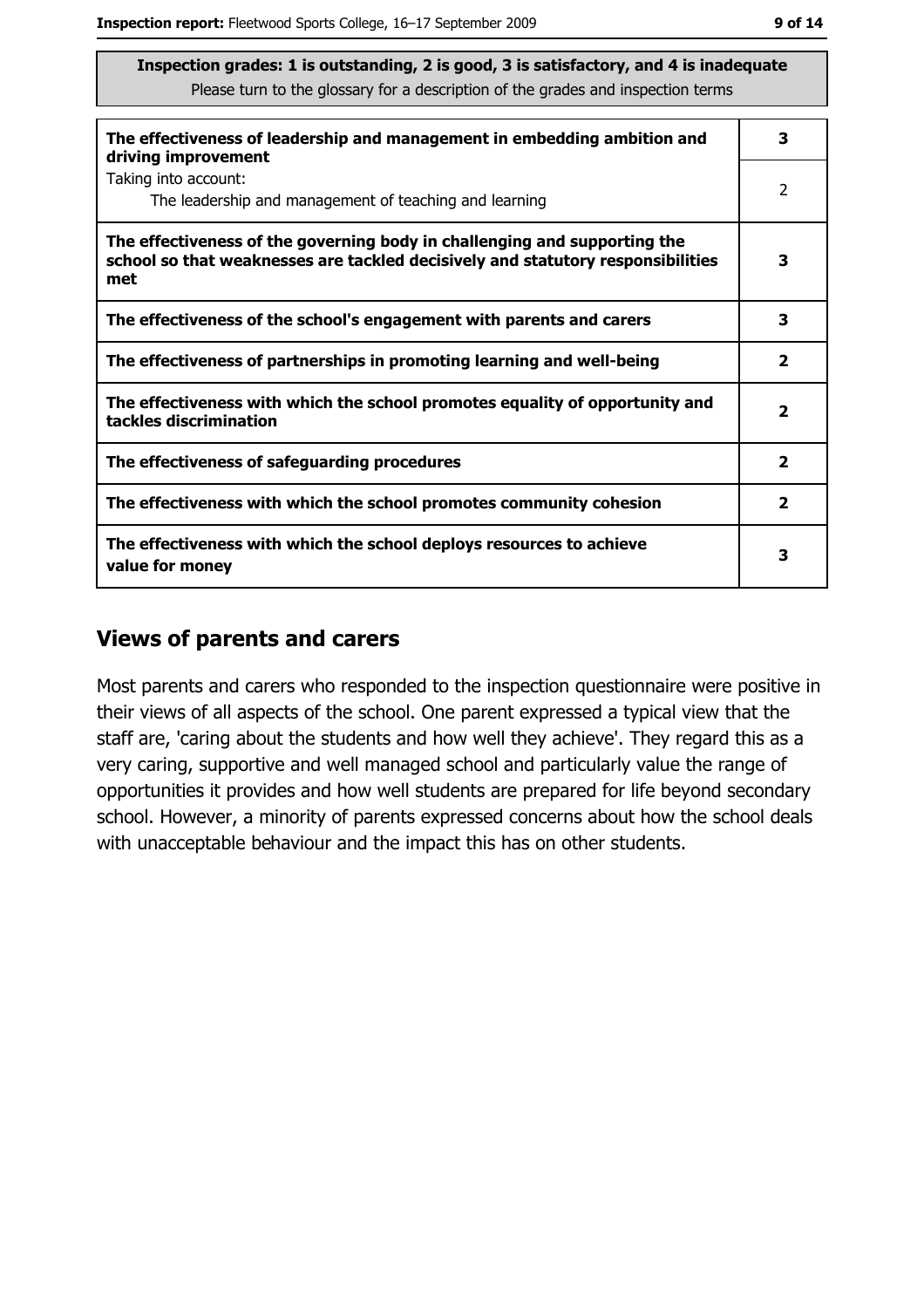#### Responses from parents and carers to Ofsted's questionnaire

Ofsted invited all the registered parents and carers of pupils registered at Fleetwood Sports College to complete a questionnaire about their views of the school.

In the questionnaire, parents and carers were asked to record how strongly they agreed with 13 statements about the school.

The inspection team received 185 completed questionnaires by the end of the on-site inspection. In total, there are 931 pupils registered at the school.

| <b>Statements</b>                                                                                                                                                                                                                                       | <b>Strongly</b><br><b>Agree</b> |               | <b>Agree</b> |               | <b>Disagree</b> |                | <b>Strongly</b><br>disagree |                |
|---------------------------------------------------------------------------------------------------------------------------------------------------------------------------------------------------------------------------------------------------------|---------------------------------|---------------|--------------|---------------|-----------------|----------------|-----------------------------|----------------|
|                                                                                                                                                                                                                                                         | <b>Total</b>                    | $\frac{1}{2}$ | <b>Total</b> | $\frac{1}{2}$ | <b>Total</b>    | $\frac{1}{2}$  | <b>Total</b>                | $\frac{1}{2}$  |
| My child enjoys school                                                                                                                                                                                                                                  | 76                              | 33            | 116          | 51            | 25              | 11             | 6                           | 3              |
| The school keeps my child<br>safe                                                                                                                                                                                                                       | 70                              | 31            | 128          | 56            | 17              | $\overline{7}$ | 4                           | $\overline{2}$ |
| The school informs me<br>about my child's progress                                                                                                                                                                                                      | 63                              | 28            | 117          | 52            | 28              | 12             | 6                           | 3              |
| My child is making enough<br>progress at this school                                                                                                                                                                                                    | 56                              | 25            | 122          | 54            | 26              | 11             | 7                           | 3              |
| The teaching is good at this<br>school                                                                                                                                                                                                                  | 55                              | 24            | 121          | 53            | 32              | 14             | 6                           | 3              |
| The school helps me to<br>support my child's learning                                                                                                                                                                                                   | 46                              | 21            | 116          | 52            | 37              | 17             | 6                           | 3              |
| The school helps my child to<br>have a healthy lifestyle                                                                                                                                                                                                | 48                              | 21            | 138          | 61            | 24              | 11             | 3                           | $\mathbf{1}$   |
| The school makes sure that<br>my child is well prepared for<br>the future (for example<br>changing year group,<br>changing school, and for<br>children who are finishing<br>school, entering further or<br>higher education, or<br>entering employment) | 57                              | 25            | 125          | 56            | 14              | 6              | 3                           | $\mathbf{1}$   |
| The school meets my child's<br>particular needs                                                                                                                                                                                                         | 55                              | 24            | 124          | 55            | 30              | 13             | 4                           | $\overline{2}$ |
| The school deals effectively<br>with unacceptable behaviour                                                                                                                                                                                             | 50                              | 22            | 105          | 47            | 40              | 18             | 14                          | 6              |
| The school takes account of<br>my suggestions and<br>concerns                                                                                                                                                                                           | 39                              | 17            | 119          | 53            | 43              | 19             | 5                           | $\overline{2}$ |
| The school is led and<br>managed effectively                                                                                                                                                                                                            | 33                              | 15            | 144          | 64            | 28              | 12             | 8                           | $\overline{4}$ |
| Overall, I am happy with my<br>child's experience at this<br>school                                                                                                                                                                                     | 57                              | 25            | 127          | 57            | 20              | 9              | 8                           | $\overline{4}$ |

The table above summarises the responses that parents and carers made to each statement. The percentages indicate the proportion of parents and carers giving that response out of the total number of completed questionnaires. Where one or more parents and carers chose not to answer a particular question, the percentages will not add up to 100%.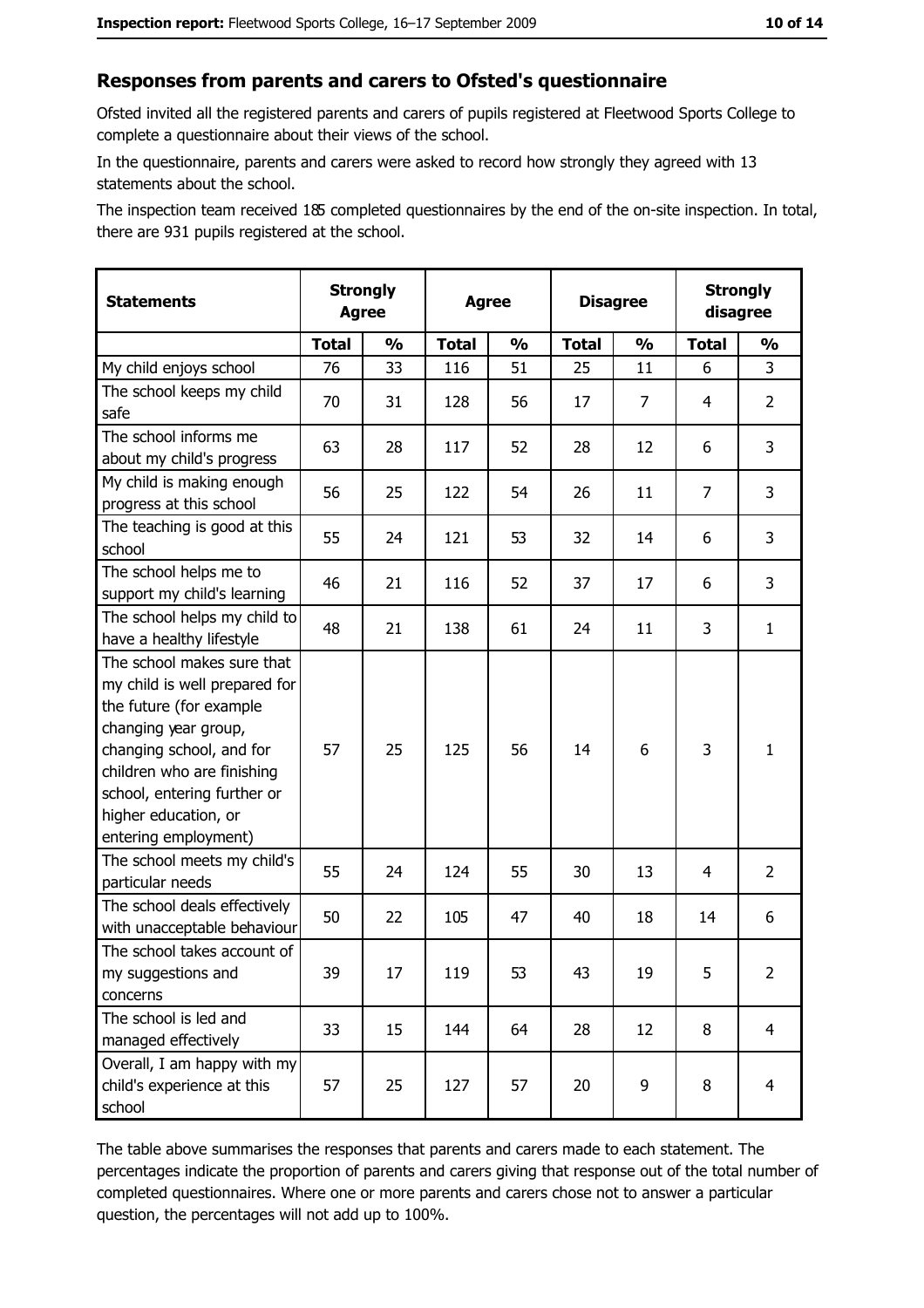# Glossary

| Grade   | <b>Judgement</b> | <b>Description</b>                                                                                                                                                                                                               |
|---------|------------------|----------------------------------------------------------------------------------------------------------------------------------------------------------------------------------------------------------------------------------|
| Grade 1 | Outstanding      | These features are highly effective. An oustanding<br>school provides exceptionally well for its pupils' needs.                                                                                                                  |
| Grade 2 | Good             | These are very positive features of a school. A school<br>that is good is serving its pupils well.                                                                                                                               |
| Grade 3 | Satisfactory     | These features are of reasonable quality. A satisfactory<br>school is providing adequately for its pupils.                                                                                                                       |
| Grade 4 | Inadequate       | These features are not of an acceptable standard. An<br>inadequate school needs to make significant<br>improvement in order to meet the needs of its pupils.<br>Ofsted inspectors will make further visits until it<br>improves. |

# What inspection judgements mean

### Overall effectiveness of schools inspected between September 2007 and July 2008

|                       | Overall effectiveness judgement (percentage of<br>schools) |      |                     |                   |
|-----------------------|------------------------------------------------------------|------|---------------------|-------------------|
| <b>Type of school</b> | Outstanding                                                | Good | <b>Satisfactory</b> | <b>Inadequate</b> |
| Nursery schools       | 39                                                         | 58   | 3                   | 0                 |
| Primary schools       | 13                                                         | 50   | 33                  | 4                 |
| Secondary schools     | 17                                                         | 40   | 34                  | 9                 |
| Sixth forms           | 18                                                         | 43   | 37                  | $\overline{2}$    |
| Special schools       | 26                                                         | 54   | 18                  | $\overline{2}$    |
| Pupil referral units  | 7                                                          | 55   | 30                  | 7                 |
| All schools           | 15                                                         | 49   | 32                  | 5                 |

New school inspection arrangements were introduced on 1 September 2009. This means that inspectors now make some additional judgements that were not made previously.

The data in the table above were reported in The Annual Report of Her Majesty's Chief Inspector of Education, Children's Services and Skills 2007/08.

Percentages are rounded and do not always add exactly to 100. Secondary school figures include those that have sixth forms, and sixth form figures include only the data specifically for sixth form inspection judgements.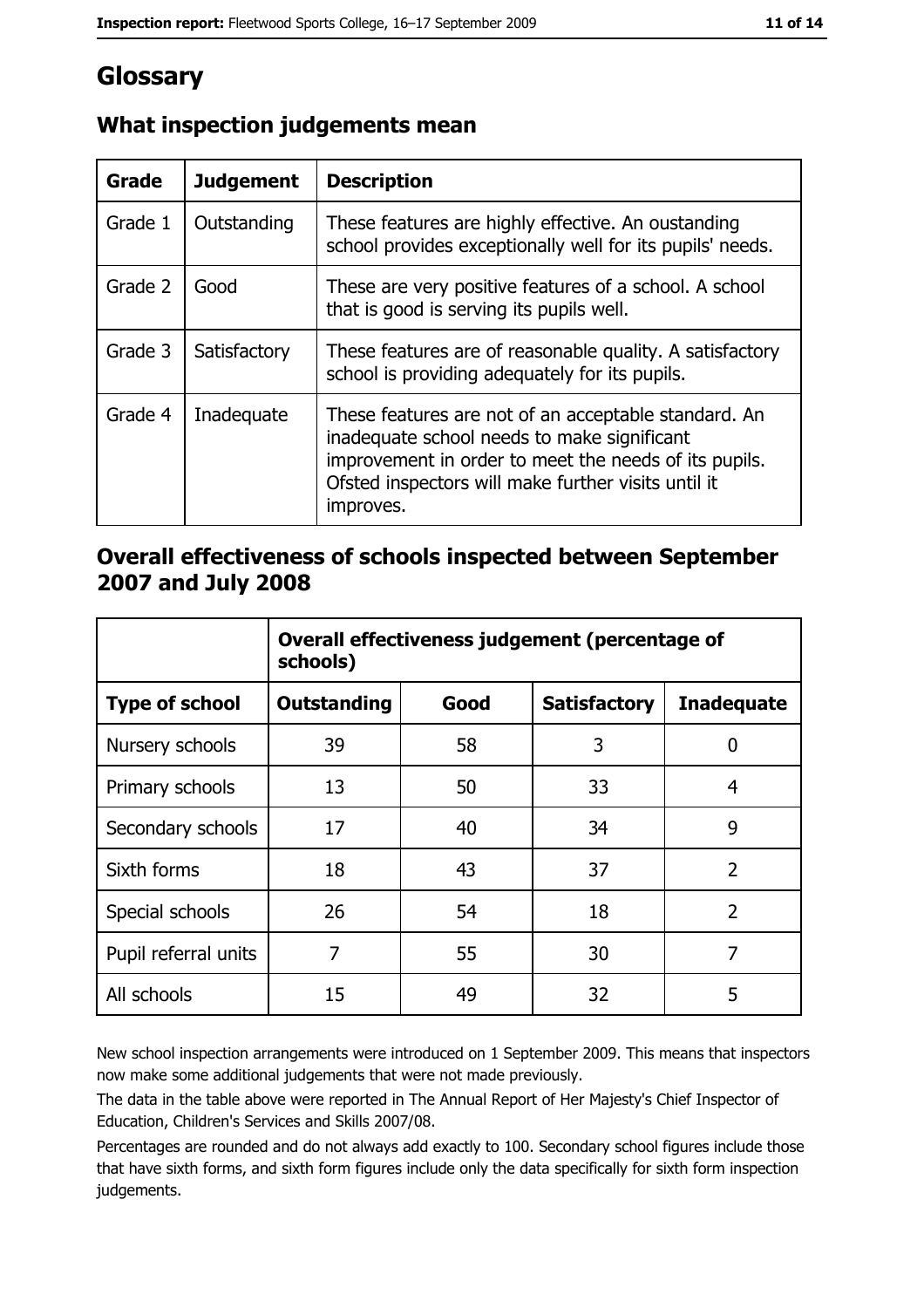# **Common terminology used by inspectors**

| Achievement:                  | the progress and success of a pupil in<br>their learning, development or training.                                                                                                                                                                                                                           |
|-------------------------------|--------------------------------------------------------------------------------------------------------------------------------------------------------------------------------------------------------------------------------------------------------------------------------------------------------------|
| Attainment:                   | the standard of the pupils' work shown by<br>test and examination results and in<br>lessons.                                                                                                                                                                                                                 |
| Capacity to improve:          | the proven ability of the school to<br>continue improving. Inspectors base this<br>judgement on what the school has<br>accomplished so far and on the quality of<br>its systems to maintain improvement.                                                                                                     |
| Leadership and management:    | the contribution of all the staff with<br>responsibilities, not just the headteacher,<br>to identifying priorities, directing and<br>motivating staff and running the school.                                                                                                                                |
| Learning:                     | how well pupils acquire knowledge,<br>develop their understanding, learn and<br>practise skills and are developing their<br>competence as learners.                                                                                                                                                          |
| <b>Overall effectiveness:</b> | inspectors form a judgement on a school's<br>overall effectiveness based on the findings<br>from their inspection of the school. The<br>following judgements, in particular,<br>influence what the overall effectiveness<br>judgement will be.                                                               |
|                               | The school's capacity for sustained<br>improvement.<br>Outcomes for individuals and groups<br>of pupils.<br>The quality of teaching.<br>The extent to which the curriculum<br>meets pupil's needs, including where<br>relevant, through partnerships.<br>The effectiveness of care, guidance<br>and support. |
| Progress:                     | the rate at which pupils are learning in<br>lessons and over longer periods of time. It<br>is often measured by comparing the<br>pupils' attainment at the end of a key<br>stage with their attainment when they<br>started.                                                                                 |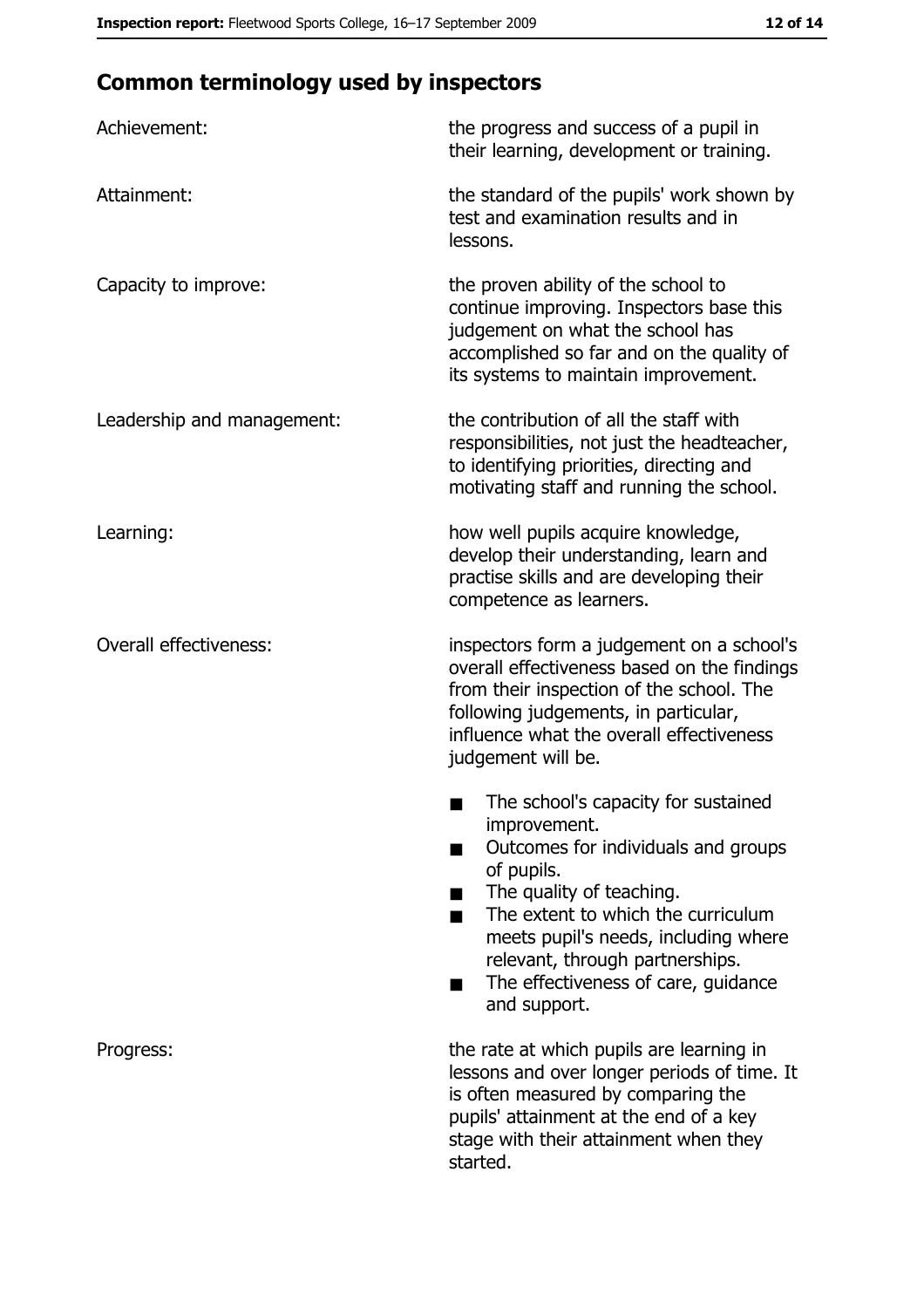This letter is provided for the school, parents and carers to share with their children. It describes Ofsted's main findings from the inspection of their school.



Thank you for the contribution you made to the recent inspection of your school. We enjoyed being at your school and talking with many of you and were impressed by your friendliness and how smart you all looked. Many of your parents completed questionnaires. This meant we were able to consider their views during the inspection. We found that your school provides you with a satisfactory education. It is working very hard to encourage you to believe in your abilities and enjoy your education. The staff are raising your attainment and continually improving the school. There are good relationships between yourselves and members of staff. You are well cared for and provided with opportunities to become prepared for life beyond school. Many of you take advantage of the opportunities provided to engage in a wide range of activities within and beyond the school, especially those connected with its specialism as a sports and information and communication technology college. Most of you behave well, enjoy your time in school and make progress in your learning, but a few of you let your school down by your poor behaviour and make school a less enjoyable experience for other students.

Whilst we judged your school to be satisfactory, we have asked the school to improve your attainment more quickly, especially in English and mathematics at GCSE. We agreed with the school that this should be done by ensuring that teachers increase the number of lessons where you are able to make good progress in your learning: making sure teachers use the information they collect on your progress to plan their lessons and that they share what they do well with each other. We have also asked the school to review the work of the subject directors and to involve more parents and carers in the life and work of the school.

Of course you can all help to continue to improve your school by behaving well, working as hard as you can to achieve your best in tests and examinations and by continuing to share your views about the school with the staff.

Thank you again for your help in this inspection and we would like to wish you all the very best in your studies and every success in the future.